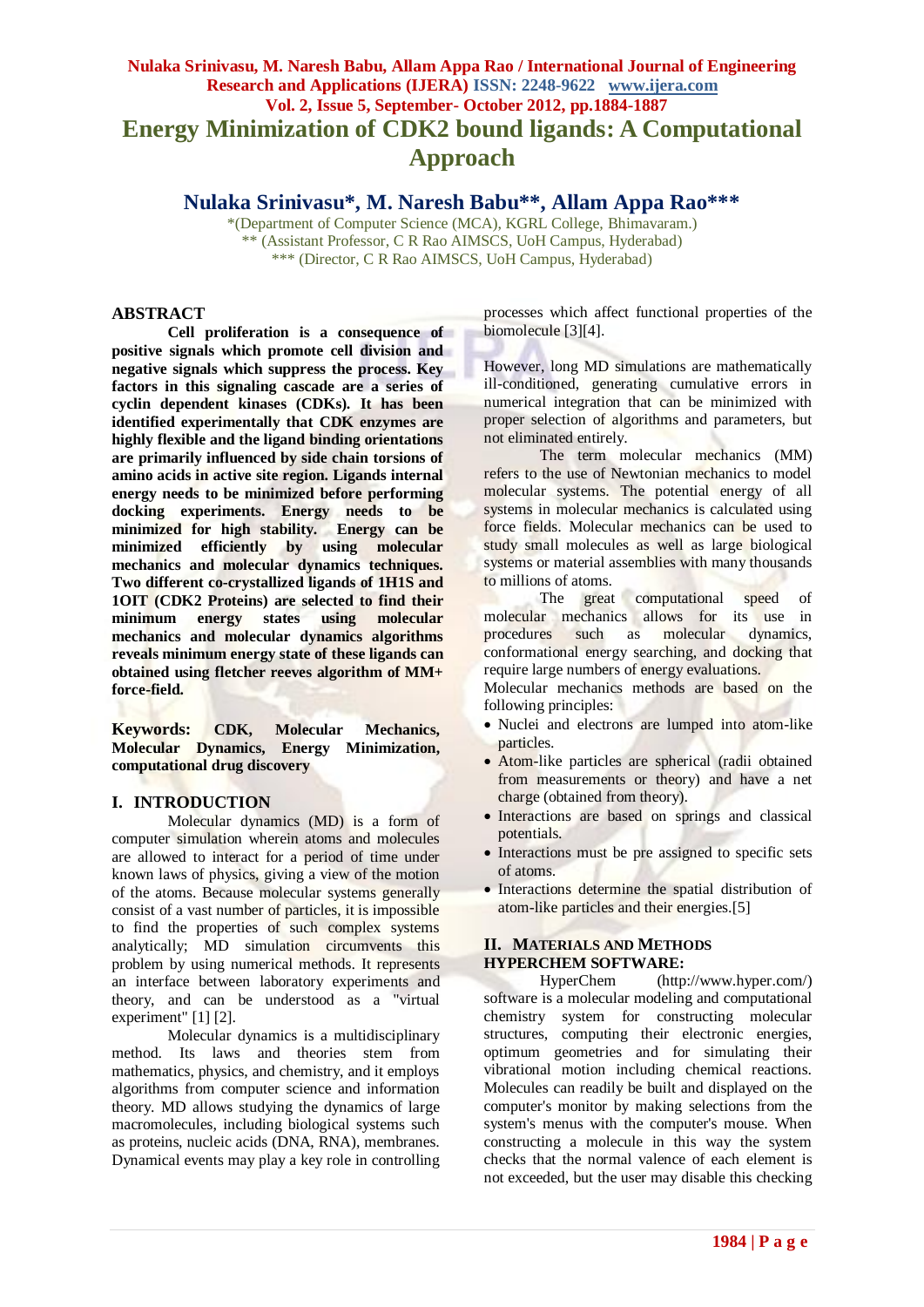#### **Nulaka Srinivasu, M. Naresh Babu, Allam Appa Rao / International Journal of Engineering Research and Applications (IJERA) ISSN: 2248-9622 www.ijera.com Vol. 2, Issue 5, September- October 2012, pp.1884-1887**

in order to create other valence states or to build charged structures such as ionic complexes. After sketching the structure of the molecule, the user selects "build" and the system adjusts the bond lengths and angles to standard values, and at the same time converts the 2-dimensional sketch into a 3-dimensional structure.

HyperChem has several alternative algorithms for finding the optimum geometry. This minimum-energy, equilibrium geometry is of primary interest to the structure of stable molecules. HyperChem offers several different quantum mechanical methods to characterize and predict the structure and stability of chemical systems, to estimate energy differences between different states, and to explain reaction pathways and mechanism (nuclear motion) at the atomic level These calculations require much CPU time, and in practice the choice of method is usually a compromise between the time required for the calculation and the accuracy obtained.



**Fig 1**: Generation of 3dimensional structure of gemcitabine using HyperChem software.

The geometry of these generated 3D models are optimized to get minimum energy state using various molecular mechanics optimization algorithms like Steepest descent, Fletcher –Reeves (conjugate gradient), Polak-Ribiere (conjugate gradient) under molecular mechanics force fields like MM+, AMBER, BIOCHARMM and OPLS.



**Fig 2**: Image showing various molecular mechanics algorithms applied on ligands

**Energy Minimization using Molecular Mechanics** Therefore, hyperchem software was employed to perform the task and the results are given below. In the given example, two bound ligands are selected to analyze or test the ability of few algorithms to reduce the energy states of ligands under default conditions.

The geometry of these generated 3D models are optimized to get minimum energy state using various molecular mechanics optimization algorithms like Steepest descent, Fletcher –Reeves (conjugate gradient), Polak-Ribiere (conjugate gradient) under molecular mechanics force fields like MM+, AMBER, BIOCHARMM and OPLS.



**Fig3**: Image showing various molecular mechanics force fields applied on ligands

**Energy minimization using Molecular Dynamics:**

A file was opened in HyperChem software, which is the output of energy minimization using molecular mechanics methods, is considered as the input for the molecular dynamics run. For example all the ligands has shown the lowest energy value in the fletcher reeves algorithm of MM+ force-field and this was subjected to molecular dynamic run providing the various parameters like Heat time - 0.2ps, Runtime- 1 ps, Cool time- 0.2ps, starting temperature-0K, simulation time-500K, final temperature-0K, temperature step-10K. The averages of the potential energy, kinetic energy and the total energy graph were obtained simultaneously along with the energy value in molecular dynamics by proceeding further. Thus the molecular dynamics was performed likewise for all the 4 molecules, changing the run time from 1-5 picoseconds and keeping all the other parameters constant

#### **III. RESULTS AND DISCUSSIONS**

Ligands internal energy needs to be minimized before docking experiments, such energy minimization can be carried out efficiently by employing molecular mechanics and molecular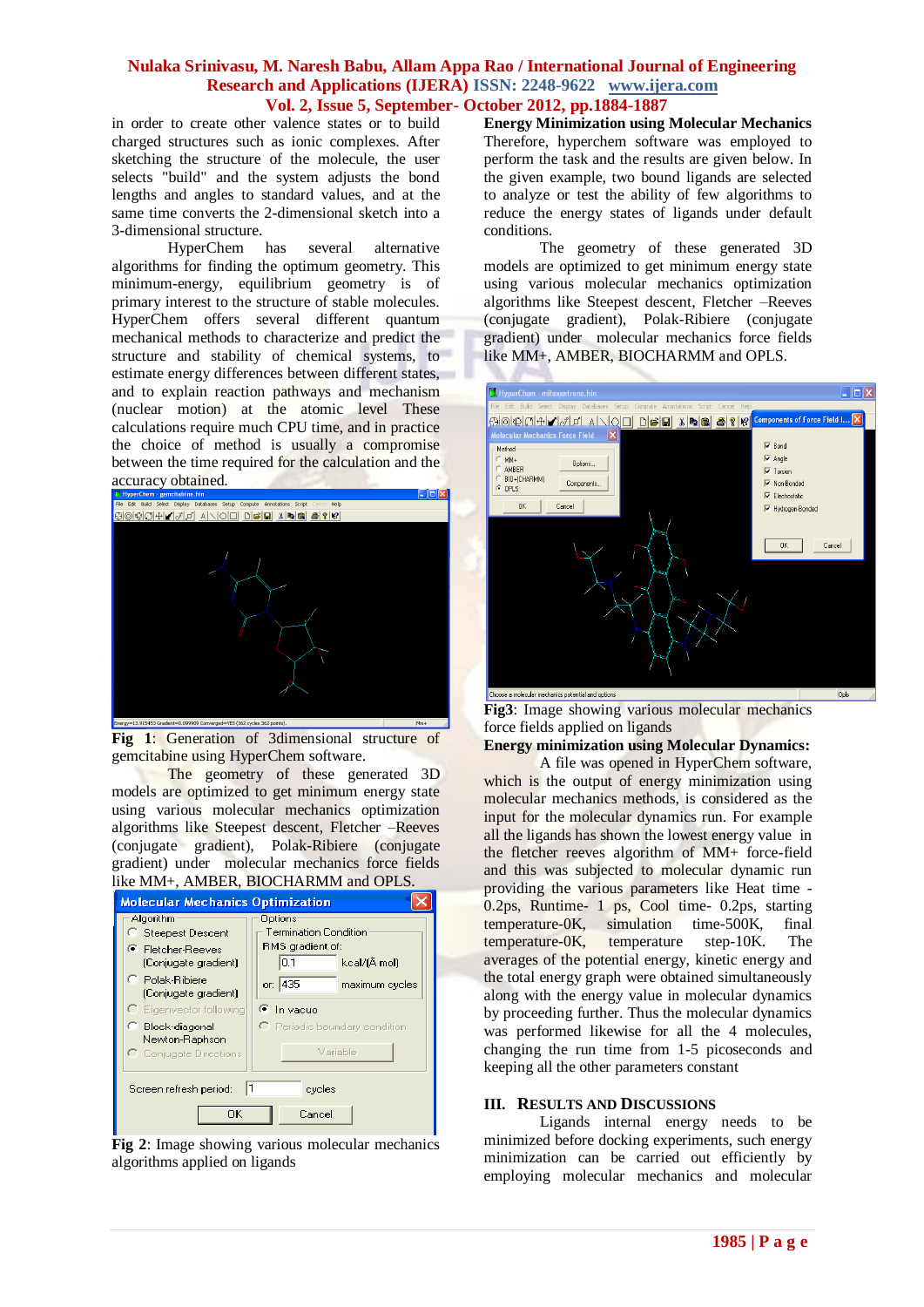#### **Nulaka Srinivasu, M. Naresh Babu, Allam Appa Rao / International Journal of Engineering Research and Applications (IJERA) ISSN: 2248-9622 www.ijera.com Vol. 2, Issue 5, September- October 2012, pp.1884-1887**

dynamics techniques using HyperChem software. Two different co-crystallized ligands of 1H1S and 1OIT (taken from PDB) are selected to find there minimum energy states using molecular mechanics and molecular dynamics algorithms.

#### **Energy minimization using Molecular Mechanics:**

The minimum energies states obtained for the two selected ligands in molecular mechanics method are tabulated in Table 1and Table 2.

Energy differences between various forcefields and algorithms suggest that the minimum energy state of 1H1S\_ligand can obtained using fletcher reeves algorithm of MM+ force-field (34.3235kcal/mol).

Energy differences between various forcefields and algorithms suggest that the minimum energy state of 1H1S\_ligand can obtained using fletcher reeves algorithm with MM+ force-field (47.9043kcal/mol).

From the above data obtained by performing energy minimization using various molecular mechanics optimization methods , we can infer that MM+ molecular mechanics force field with Fletcher reeves algorithm gives better optimization of ligands than others.

#### **Energy minimization using Molecular Dynamics: 1H1S\_ligand:**

1H1S\_ligand was subjected to molecular dynamics, changing the run time from 1-5 picoseconds and keeping all the other parameters constant, the lowest energy value was obtained for the run time 5 ps (35.8976 kcal/mol) as shown in Table 3.

**Table 3**: Molecular dynamics run of 1H1S\_ligand using various run times

| liagand     | <b>Runtime (pS)</b> | Energy(kcal/<br>mol) |
|-------------|---------------------|----------------------|
|             | 38.9995             |                      |
|             |                     | 42.1432              |
| 1H1S_ligand |                     | 39.7106              |
|             |                     | 40.9952              |
|             |                     | 35,8976              |

## **1OIT\_ligand:**

1OIT\_ligand was subjected to molecular dynamics, changing the run time from 1-5 picoseconds and keeping all the other parameters constant, the lowest energy value was obtained for the run time 2ps (53.6117 kcal/mol) as listed in Table 4.

**Table 4**: Molecular dynamics run of 1OIT\_ligand using various run times.

| Liagand     | Runtime (pS)   | Energy(kcal/<br>mol) |
|-------------|----------------|----------------------|
|             |                | 56.2851              |
|             | $\mathfrak{D}$ | 53.6117              |
|             | 3              | 56.6788              |
| 10IT_ligand |                |                      |
|             |                | 54.0676              |
|             | 5              | 55.1931              |
|             |                |                      |

Following the above analysis, remaining all ligands bound to CDK-2 are energy minimized using Flectcher-reeves algorithm and further taken up for docking analysis.

## **IV. CONCLUSIONS AND FUTURE SCOPE**

Ligands internal energy needs to be minimized before docking experiments. A molecular mechanics and dynamics approach was employed to evaluate the importance of algorithms in minimizing the energy of ligands (1H1S\_ligand and 1OIT\_ligand). Energy optimization using molecular mechanics approach resulted in Flecher-Revees algorithm under MM+ force field as better optimization method. Molecular dynamics run in vacuum conditions show lowest energies for gemcitabine at 3ps (16.74 kcal/mol), mitoxanthrona at  $2ps$  (23.22 kcal/mol), 1H1S ligand at 5ps (35.89) kcal/mol) and 1OIT\_ligand at 2ps (53.61 kcal/mol) respectively. The minimized energy for 1H1S\_ligand is 34.3235 kcal/mol and for 1OIT\_ligand is 47.9034 kcal/mol. Further remaining all ligands bound to CDK-2 proteins are energy minimized using Flectcher-reeves algorithm and further taken up for docking analysis.

## **V. ACKNOWLEDGMENTS**

Dr. Allam Appa Rao and Dr. M. Naresh Babu would like to thank the Dept. of Science and Technology for their financial support (DST-CMS GoI Project No.SR/S4/MS:516/07 Dated 21.04.2008)

#### **REFERENCES**

- [1] D. Frenkel, et. al; "Understanding Molecular Simulation: From Algorithms to Applications"(2001)
- [2] D. C. Rapaport; "The Art of Molecular Dynamics Simulations" (2004)
- [3] H. J. C. Berendsen, Molecular Dynamics Simulation of Stadistical-Mechanical Systems, p. 496. North-Holland, 1986. G. Ciccotti and W. G. Hoover (Editors).
- [4] H. J. C. Berendsen Comp. Phys. Commun., no. 44, p. 233, 1987
- [5] <http://biochem-vivek.tripod.com/id26.html>